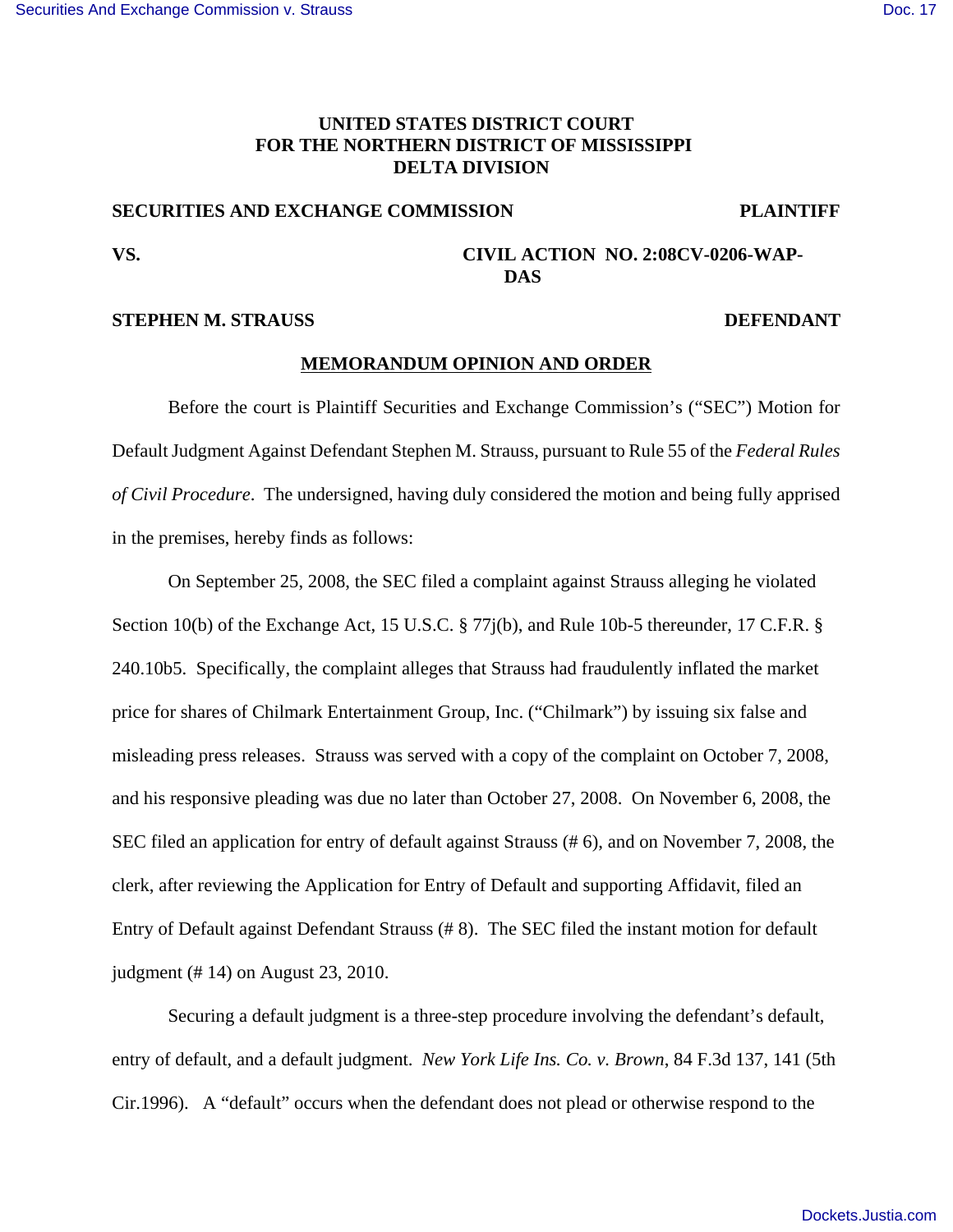complaint, and an entry of default is the notation the clerk makes after the default is established by affidavit. *Id*. After the entry of default by the clerk, a party may seek a default judgment from the court. FED. R. CIV. P. 55(b)(2). In this case, the procedural requirements for default judgment have been satisfied. Now, the court must evaluate the SEC's complaint and satisfy itself that "[t]here [is] a sufficient basis in the pleadings for the judgment." *Nishimatsu Const. Co., Ltd. v. Houston Nat'l Bank*, 515 F.2d 1200, 1206 (5th Cir.1975). That said, by virtue of his default, the defendant has admitted the plaintiff's well-pleaded allegations of fact. *See id. See also Geddes v. United Fin. Group*, 559 F.2d 557, 560 (9th Cir.1977) (stating "[t]he general rule of law is that upon default the factual allegations of the complaint, except those relating to the amount of damages, will be taken as true"). Thus, only if the complaint provides a sufficient basis for the relief it seeks can the court enter a default judgment and grant relief in the plaintiff's favor.

### **I. Allegations of the Complaint**

 From 2002 until early 2007, Defendant Stephen M. Strauss was the Chief Executive Officer and Chairman of the Board of Directors of Chilmark Entertainment Group, Inc. ("Chilmark"), a publicly traded company. Chilmark was a corporation headquartered in Southaven, Mississippi. Strauss and his family members owned approximately 208,714 Chilmark shares during the relevant time period, or nine percent of the total shares outstanding.

In early November 2006, Chilmark announced its intention to acquire Integrated Bio-Energy Resources, Inc. ("Integrated"), an unrelated company that was not publicly traded. Integrated was purportedly in the business of manufacturing biofuel from palm oil. In November and December 2006, Strauss artificially inflated the price and volume of the trading in Chilmark stock by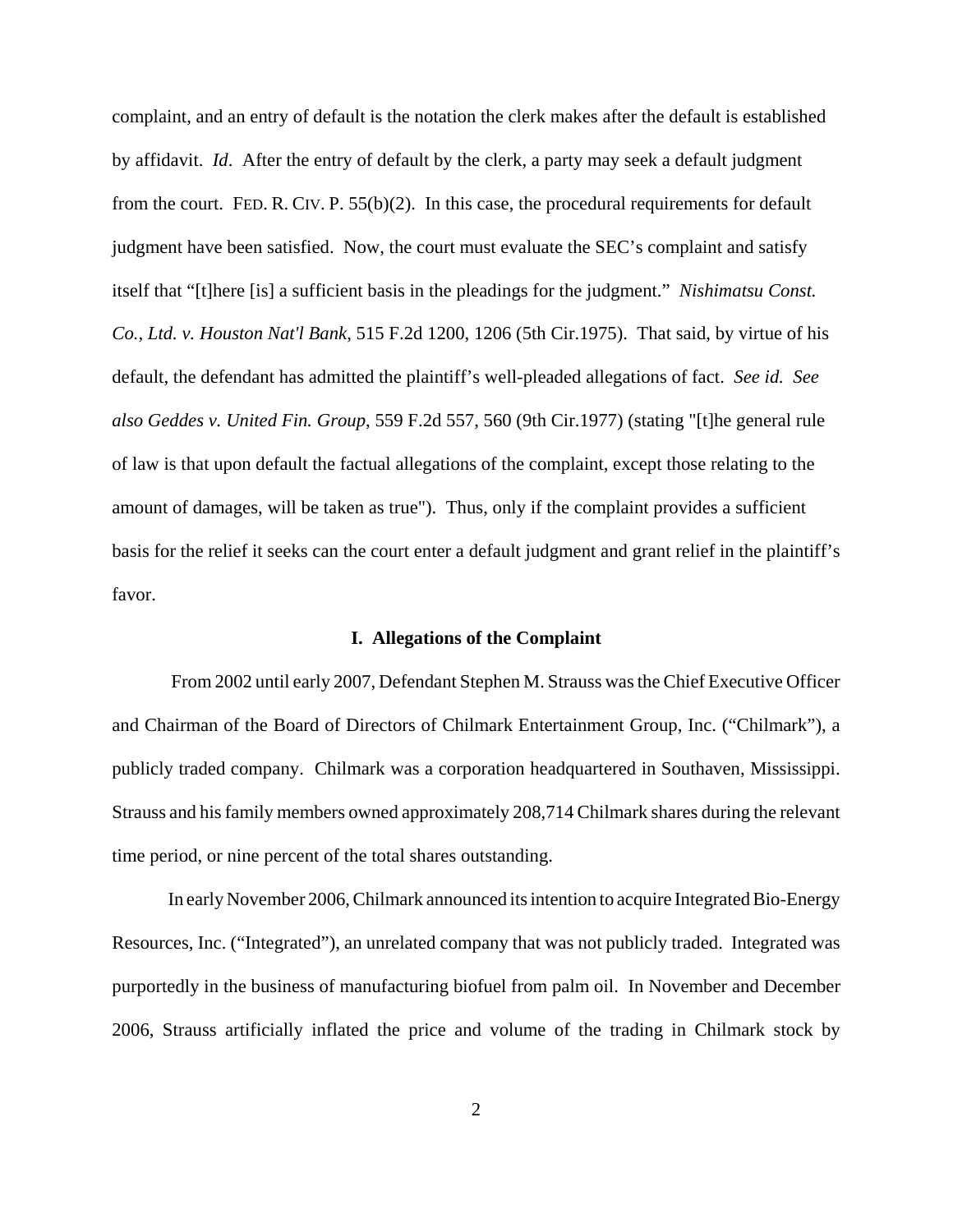publishing a series of six false and misleading press releases about Integrated. The press releases were disseminated over the internet, in English and Spanish, through services including Market News Publishing, Inc., PR Newswire, PR Newswire Europe, The Associated Press, Knobias.com, and Investrend. Because Chilmark announced the merger with Integrated at the beginning of the series of press releases, all of the misrepresentations regarding Integrated impacted the market for Chilmark shares. In the press releases, Strauss claimed that Integrated was on the verge of manufacturing biofuel from palm oil. In actuality, however, when Strauss issued the press releases, neither Chilmark nor Integrated had secured any funding, purchased the land to build a refinery, or begun building the refinery to manufacture the biofuel.

#### *False Statements*

# 1. November 1, 2006 Release

On November 1, 2006, Strauss issued a press release on behalf of Chilmark, announcing that Chilmark had acquired Integrated. The press release stated: "Integrated Bio-Energy is a consortium of Palm Oil Growers who have pooled their assets with the assistance of various Caribbean Governments to produce Bio-Gasoline and Bio-Diesel. A refinery the company currently has under construction is anticipated to have the capacity to produce 1 million barrels per week of Bio-Fuel." The claim that Integrated had a refinery under construction at the time of the release was false and/or misleading. Moreover, Strauss lacked a reasonable basis to project that the refinery could produce one million barrels of biofuel per week. At the time of the press release, there were no definitive plans in place to build a particular refinery, and thus it was virtually impossible to project any particular production capacity. Strauss knew that the claim that Integrated had a refinery under construction with the specified capabilities was false and/or misleading, or was reckless in not so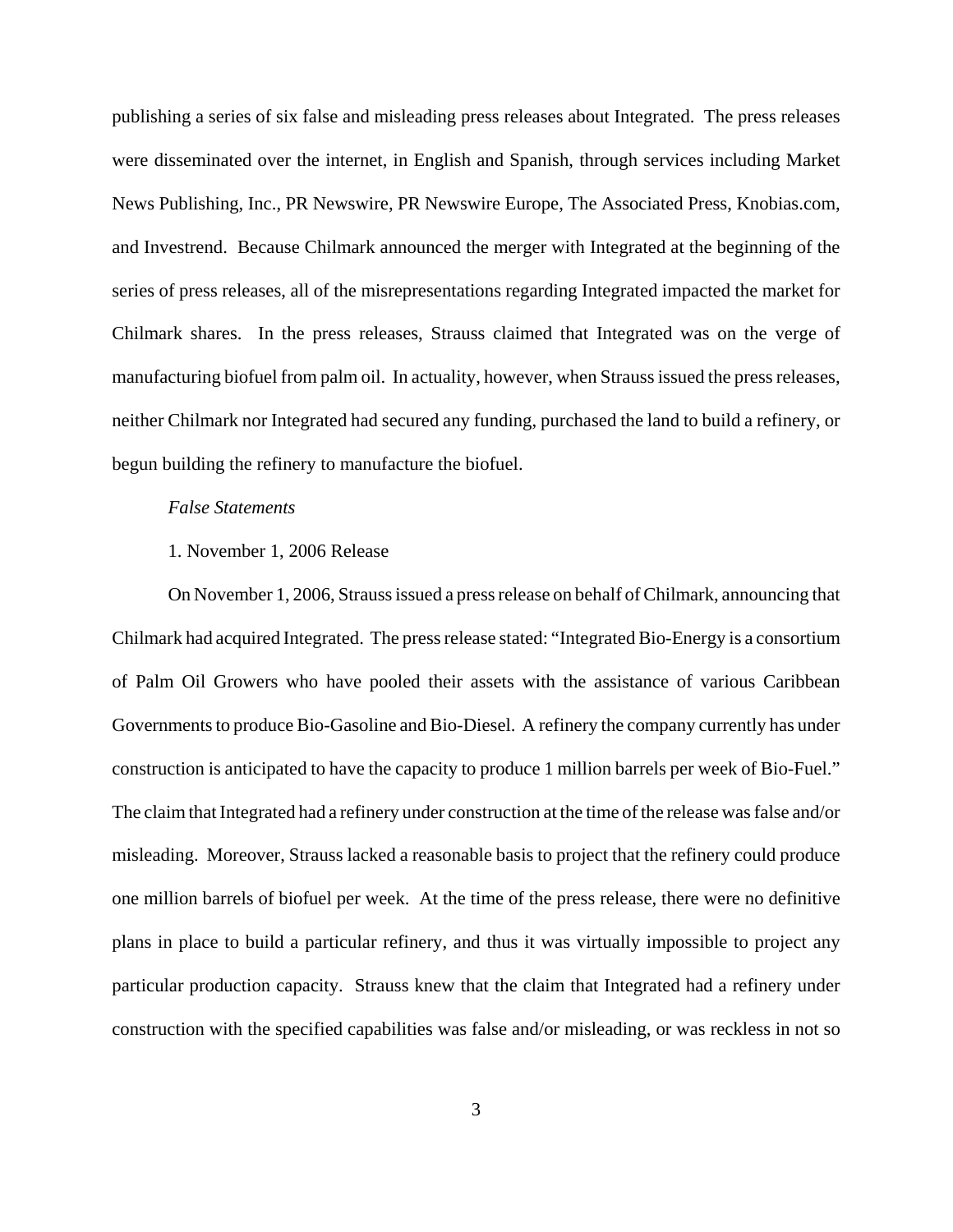knowing.

2. November 3, 2006 Release

On November 3, 2006, Strauss issued a press release on behalf of Chilmark announcing that, as part of its agreement with Integrated, Chilmark had sold all of its music assets, including artist contracts, music licensing agreements, and Chilmark's music library, to Zoomoozik, LLC. The release went on to state:

Chilmark Entertainment Group, Inc. as a part of their [sic] agreement with Integrated Bio-Energy Resources has also spun out the remaining assets and liabilities into a private company Chilmark Music, Inc. The assets are the 50% ownership in Video B Gone, LLC, [and] the financial interest the company has in See More Golf, LLC. The liabilities will be paid as part of the agreement with Integrated Bio-Energy Resources by January 15, 2007. The entire entity will therefore be Integrated Bio-Energy Resources with approximately \$5,000,000 in net assets and less then [sic] \$125,000.00 in liability [sic].

The claim that Integrated would have approximately \$5,000,000 in net assets and less than \$125,000 in liabilities by January 15, 2007 was false because neither Chilmark nor Integrated had assets at the time of the November 3,2006 press release that would have enabled the two of them, after merging, to have approximately \$5,000,000 in net assets and less than \$125,000 in liabilities by January 2007. As Chilmark's sole officer, Strauss was intimately familiar with its financial situation. Having negotiated the merger with Integrated, Strauss also had the opportunity to learn about Integrated's financial situation. Strauss either knew that the claim concerning the assets and liabilities Integrated Bio-Energy Resources would have in January 2007 was false or misleading at the time that he made it, or was reckless in not so knowing.

3. November 21, 2006 Release

On November 21, 2006, Strauss issued a press release on behalf of Chilmark and Integrated, announcing that the latter company's management had returned from meetings in the Caribbean and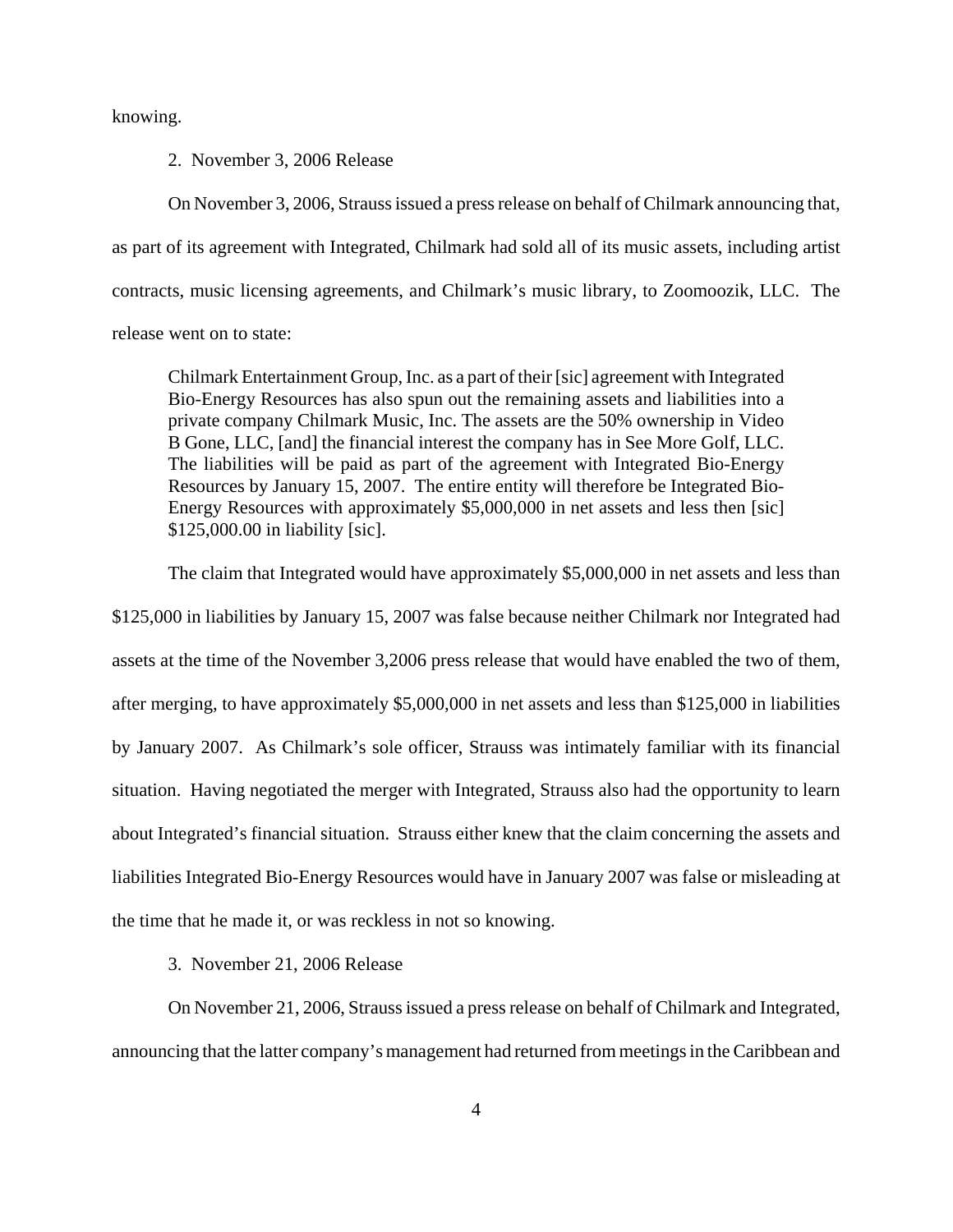South America. The release stated that: "[t]he meetings were designed to finalize plans with the governments, palm growers and engineers that are all part of the team that will realize the goal of making Bio-Diesel Fuel from the abundant palm oil resources in the region." The November 21, 2006 release quoted Integrated CEO and President Scott Wagman as stating: "The meetings couldn't have gone better and we are definitely on track to be in Bio Fuel production by third quarter 2007. We will have many more releases in the next few days that will more fully explain out totally integrated plan to be the regions [sic] largest Bio Diesel Fuel producer."

The claim that Integrated was "definitely on track to be in Bio Fuel production by third quarter 2007" was false. At the time, Integrated had not acquired the land on which to build a refinery, begun building the refinery or even secured the requisite financing to fund the purchase of the land or the refinery. Strauss knew that the claim in the November 21, 2006 press release that Integrated was "definitely on track to be in Bio Fuel production by third quarter 2007" was false and/or misleading at the time that he made it, or was reckless in not so knowing. Strauss had no reasonable basis for making that projection.

#### 4. November 27, 2006 Release

On November 27, 2006, Strauss issued, on behalf of Chilmark and Integrated, a press release stating"

Scott Wagman CEO and President – Integrated Bio-Energy Resources, Inc. [] announced today as a result of the Company's trip to the Caricom region that the Company has entered into an agreement to immediately purchase a 25% interest in 6,000 acres of palm oil farms. The 6,00 acres are part of a 400,000 acre tract designated by the governments of the region for palm oil farming for Bio-Diesel Fuel. Upon completion of the building of the first plant and refinery, the additional 75% will be owned by Integrated. The agreement allows for the balance of the 400,000 acres to be purchased as production requirements are needed to meet the operational needs of the refineries [sic] capacities. The Company plans to manage the entire process from farming through refining to control the quality and the price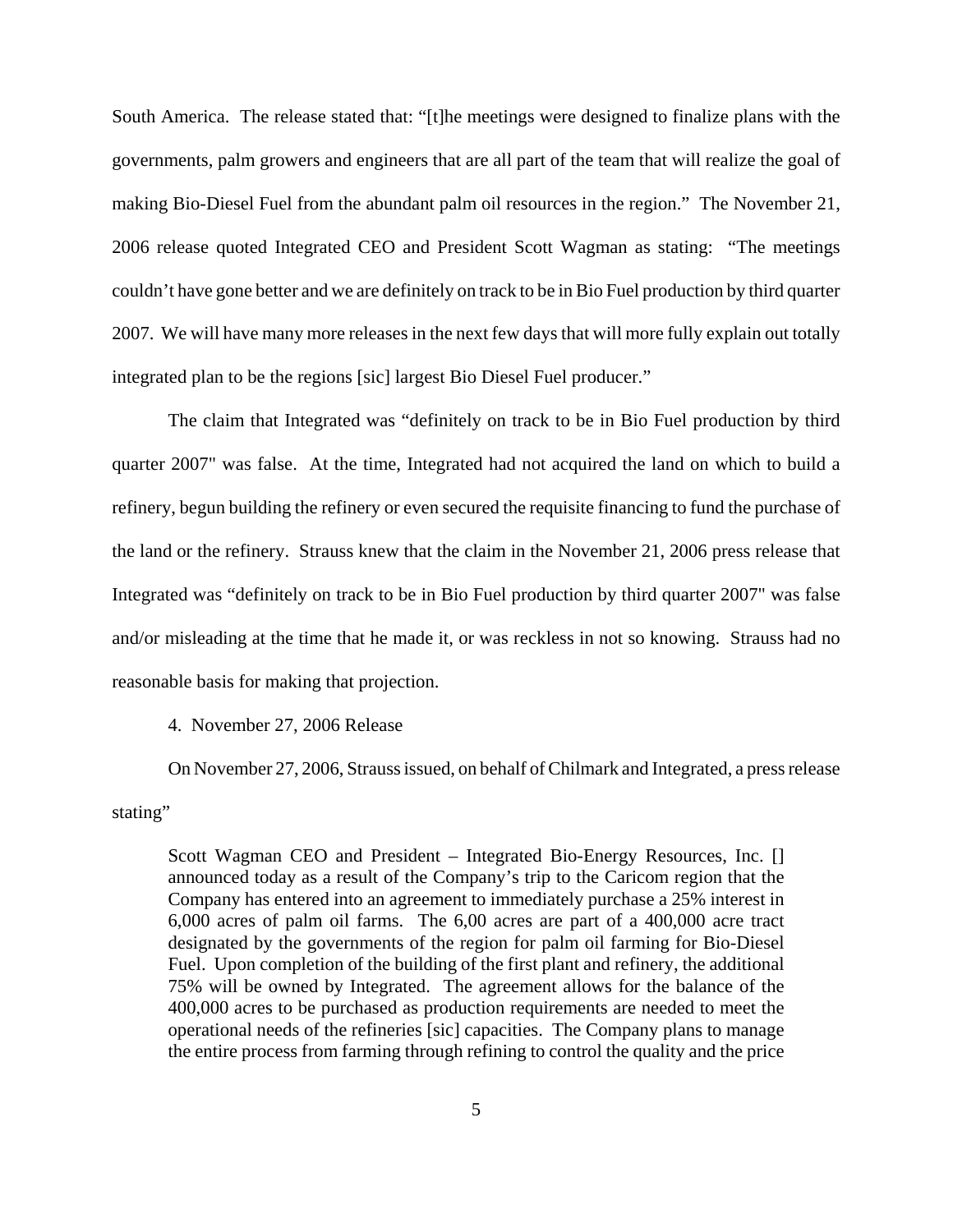of the refined Bio-Diesel fuel. This is one of the first steps in our plan to work closely with the governments and the growers in the region so that we can produce our goal of over 3 million gallons of Bio-Diesel fuel per day by the year 2012.

The claim that Integrated had entered into an agreement to purchase a 25% interest in 6,000 acres of palm oil farms was false.

The purported agreement was not actually entered into until later, on December 6, 2006. Moreover, even when it was finalized, the agreement was preliminary in nature and was not an agreement to purchase a parcel of land as described in the press release. Strauss knew that the claim that Integrated had entered into an agreement to purchase a 25% interest in 6,000 acres of palm oil farms was false at the time that he made it, or was reckless in not knowing that the claim was false because he had no reasonable basis for the claim.

5. November 29, 2006 Release

On November 29, 2006, Strauss issued, on behalf of Chilmark and Integrated, a press release

stating:

Integrated Bio-Energy Resources, Inc. [] announced today that the company will own and operate two refineries in the Caricom region by the  $3<sup>rd</sup>$  quarter of 2008. The first refinery with a capacity of 2,000,000 gallons of Bio-Diesel fuel monthly and [sic] is slated and be completed by the third quarter of 2007. A larger custom-built refinery that will be located in a different part of the region with a capacity of 240 million gallons annually is slated for opening in the  $3<sup>rd</sup>$  quarter of 2008. The Company on its recent trip to the region met with several Government officials and potential buyers of the Bio-Diesel fuel who have expressed their intent to place pre-purchase orders in support of the project as soon as they come on line.

Strauss' claim that Integrated would own two refineries with the capabilities specified in the

release by the third quarter of 2008 was false and misleading because at the time of the press release,

Integrated had not begun construction of the refineries or even secured the requisite financing to

fund that construction. Integrated has never obtained the financing required to proceed with the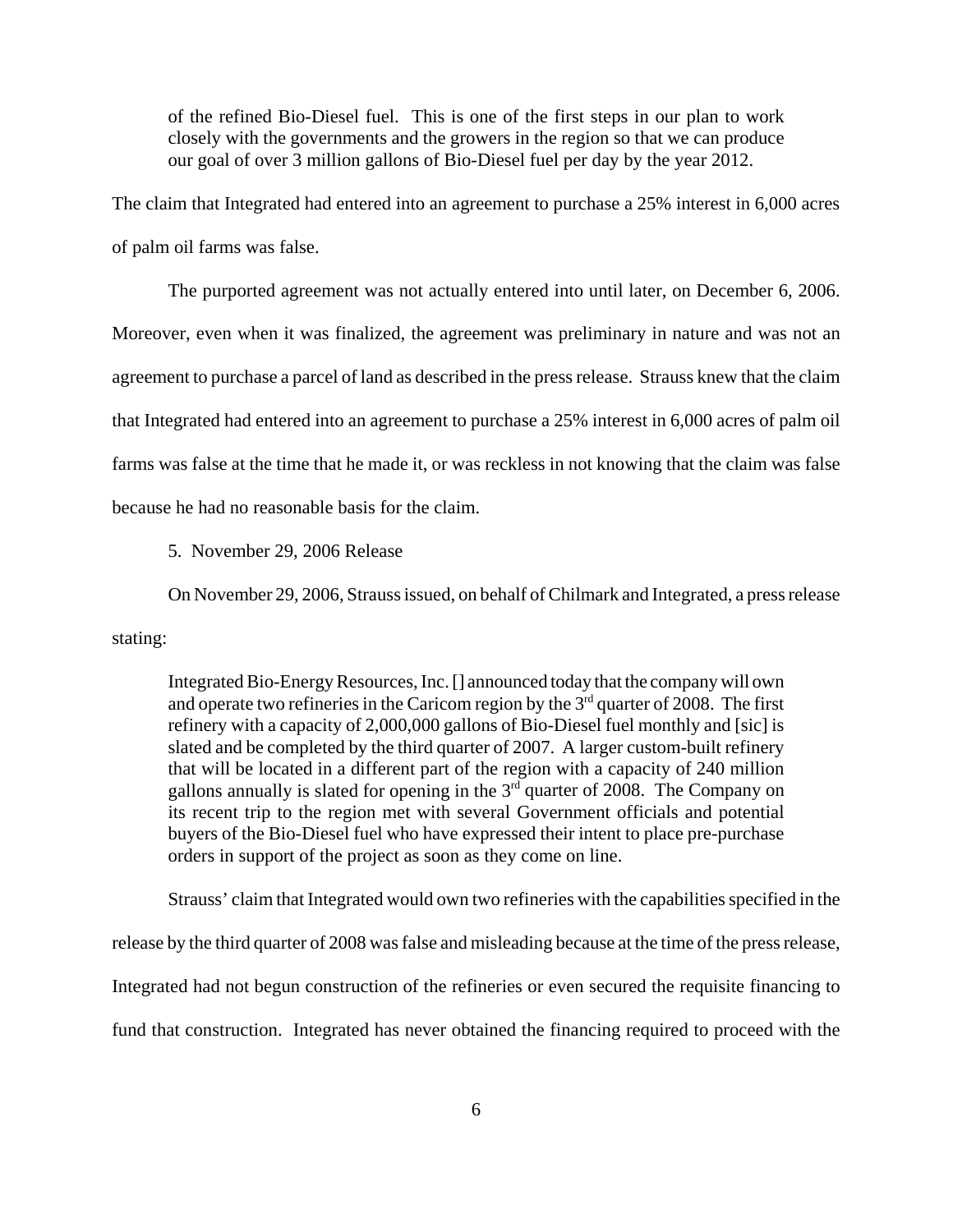construction of these refineries. Strauss knew at the time of the press release that the claim that Integrated would own two refineries with the capabilities specified in the release by the third quarter of 2008 was false and misleading, or was reckless in not so knowing.

6. December 11, 2006 Release

On December 11, 2006, Strauss issued another press release on behalf of Chilmark and Integrated, announcing that Integrated had secured a signed agreement with the government of Guyana. In relevant part, the press release stated that:

The agreement provides for the commencement of farming and the creation of the first plant and refinery. As part of the plan, Integrated will have a 100 acre parcel with Atlantic Ocean access for the building of the first plant and refinery. Bio-Energy officials will return to Guyana accompanied by the engineering team within the first two weeks of January to begin the project.

Strauss' claims concerning Integrated's agreement with Guyana were false, and he had no reasonable basis for making them. A Memorandum of Understanding ("MOU") between Integrated and certain Guyanese government officials was executed on December 6, 2006. However, the MOU was not an agreement to sell land and did not specify any purchase price or lease amount. Instead, the MOU specified certain conditions that Integrated had to meet before the Guyanese government would "make available for lease or purchase" arable land that could be used to grow palm oil fruit. The MOU required Integrated to provide the Guyanese officials with a feasibility plan and its corporate financials; Integrated did not fulfill either condition.

The press releases created the erroneous impression that Chilmark had already merged with Integrated, that the merged companies had significant assets, and that they were on the verge of beginning a large bio-fuel production venture. Chilmark actually had no substantial assets or business. Thus, the misstatements would have led a reasonable investor to believe Chilmark shares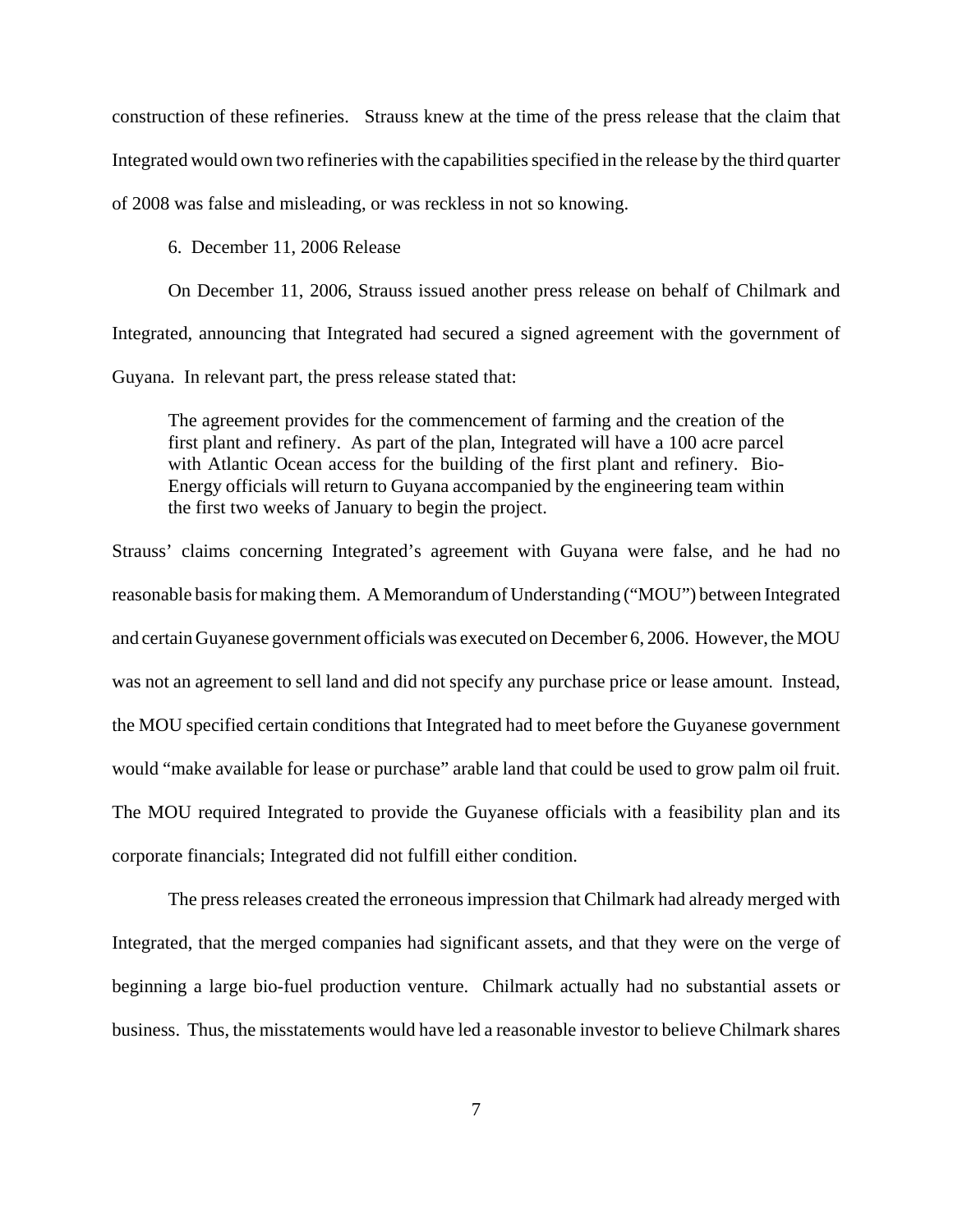were worth far more than they actually were.

The price and trading volume for Chilmark shares jumped dramatically in response to Strauss' false and misleading press releases. For example, on October 30 and 31, 2006, the daily trading volume for Chilmark shares averaged 715 shares and the price closed at \$0.01 per share. On November 1, 2006, the day of the first press release, the trading volume spiked to 1.8 million and Chilmark shares closed at \$0.15 per share. The subsequent press releases sustained the artificially high price and trading volume for Chilmark shares. Between November 1, 2006 and December 11, 2006, the date of the last press release, the daily trading volume averaged 267,600 shares and the price closed as high as \$0.22 per share. In contrast, during the three months prior to these press releases, the daily trading volume for Chilmark's shares averaged only 13,600 shares and the price never closed above \$0.01 per share.

Chilmark and Integrated were ultimately combined in March 2007, when Integrated executed a reverse merger with Chilmark. At that point, Chilmark changed its name to Integrated and Integrated began to be quoted on the Pink Sheets under the stock symbol "IBIE." Around the time of the merger, Strauss resigned his positions as Chairman and CEO and Integrated's management assumed control of the company.

### **II. Applicable Law**

Section 10(b) of the Securities Exchange Act of 1934, 15 U.S.C.  $\S 78j(b)$ <sup>1</sup>, and Rule 10b-

<sup>&</sup>lt;sup>1</sup>Section 10(b) states that it is

unlawful for any person, directly or indirectly, by the use of any means or instrumentality of interstate commerce or of the mails, or of any facility of any national securities exchange ... [t]o use or employ, in connection with the purchase or sale of any security ... any manipulative or deceptive device or contrivance in contravention of such rules and regulations as the Commission may prescribe as necessary or appropriate in the public interest or for the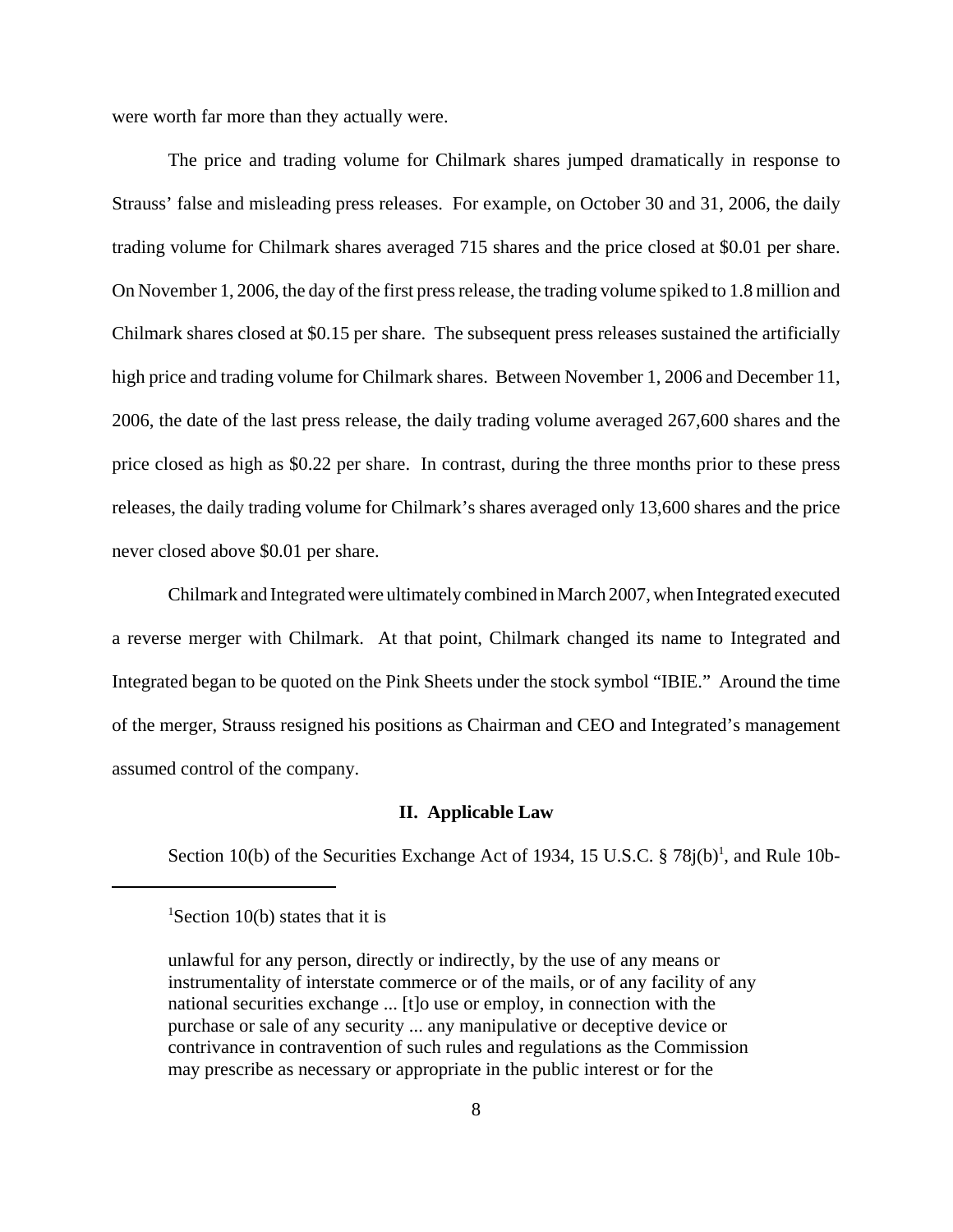5 promulgated thereunder, 17 C.F.R.  $\S$  240.10b-5<sup>2</sup>, prohibit material misstatements or omissions in connection with the purchase or sale of securities. *See SEC v. Texas Gulf Sulphur Co.*, 401 F.2d 833 (2d Cir. 1968); *United States v. Naftalin*, 441 U.S. 768, 777-78 (1979). Courts have regularly concluded that information in press releases are sufficiently connected with the purchase or sale of securities because investors regularly rely on that information when buying securities. *See, e.g., Plotkin v. IP Axess Inc.*, 407 F.3d 690, 697 (5<sup>th</sup> Cir. 2005); *SEC v. Softpoint*, 958 F.Supp. 846, 862 (S.D.N.Y. 1997). Projections of future performance may be actionable under Section 10(b) and Rule 10b-5 "if they are worded as guarantees or are supported by specific statements of fact . . . or if the speaker does not genuinely or reasonably believe them." *Kowal v. IBM Corp.*, 163 F.3d 102, 107 (2d Cir. 1998).

Section 10(b) and Rule 10b-5 violations require proof that the defendant acted with scienter. See Central Laborers' Pension Fund v. Integrated Elec. Services Inc., 497 F.3d 546, 551 (5<sup>th</sup> Cir. 2007) (citation omitted). Scienter is a mental state that embraces an intent to deceive, manipulate or defraud, and includes severe recklessness. *See Nathenson v. Zonagen Inc.*, 267 F.3d 400, 408 (5<sup>th</sup>

protection of investors.

<sup>2</sup>Rule 10b-5 states that it is unlawful

(a) To employ any device, scheme, or artifice to defraud,

(b) To make any untrue statement of a material fact or to omit to state a material fact necessary in order to make the statements made, in the light of the circumstances under which they were made, not misleading, or

(c) To engage in any act, practice, or course of business which operates or would operate as a fraud or deceit upon any person, in connection with the purchase or sale of any security.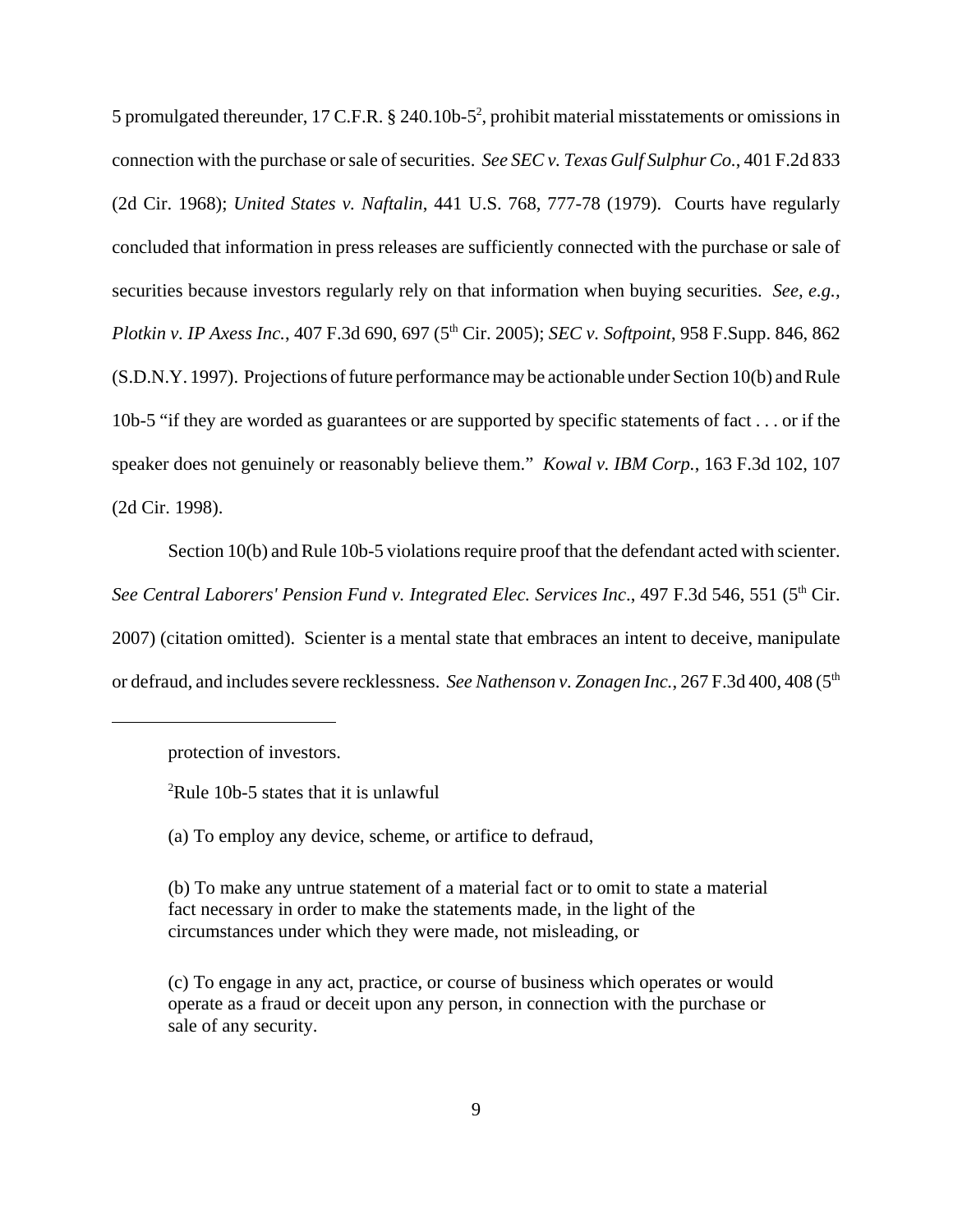### Cir. 2001). Severe recklessness is

limited to those highly unreasonable omissions or misrepresentations that involve not merely simple or even inexcusable negligence, but an extreme departure from the standards of ordinary care, and that present a danger of misleading buyers or sellers which is either known to the defendant or is so obvious that the defendant must have been aware of it.

 *Integrated*, 497 F.3d at 551. (citation omitted). Scienter may be established for violations of Section 10(b) by showing that defendants made representations to investors "without basis and in reckless disregard of their truth or falsity." *SEC v. Kenton Capital, Ltd.*, 69 F. Supp.2d 1, 10 (D.D.C. 1998).

A misrepresentation is material when it "would have been viewed by the reasonable investor as having significantly altered the 'total mix' of information made available ." *Rosenzweig v. Azuriz Corp*., 332 F.3d 854, 865-66 (5th Cir. 2003) (quoting *Basic Inc. v. Levinson*, 485 U.S. 224, 231-32 (1988)). Information relating to a company's financial condition and profitability generally is material. See First Virginia Bankshares v. Benson, 559 F.2d 1307, 1318 (5<sup>th</sup> Cir. 1977). Also, information that would affect the probable future of the company and which may affect an investor's desire to buy, sell, or hold the company's securities is material. *See Texas Gulf Sulphur*, 401 F.2d at 849.

Strauss violated Section 10(b) of the Exchange Act and Rule 10b-5 thereunder by issuing false press releases. Strauss acted with the requisite scienter because he knowingly and/or recklessly disseminated false and misleading information to investors and potential investors. The press releases created the erroneous impression that Chilmark had already merged with Integrated, that the merged companies had significant assets, and that they were on the verge of beginning a large bio-fuel production venture. Chilmark actually had no substantial assets or business. Thus, the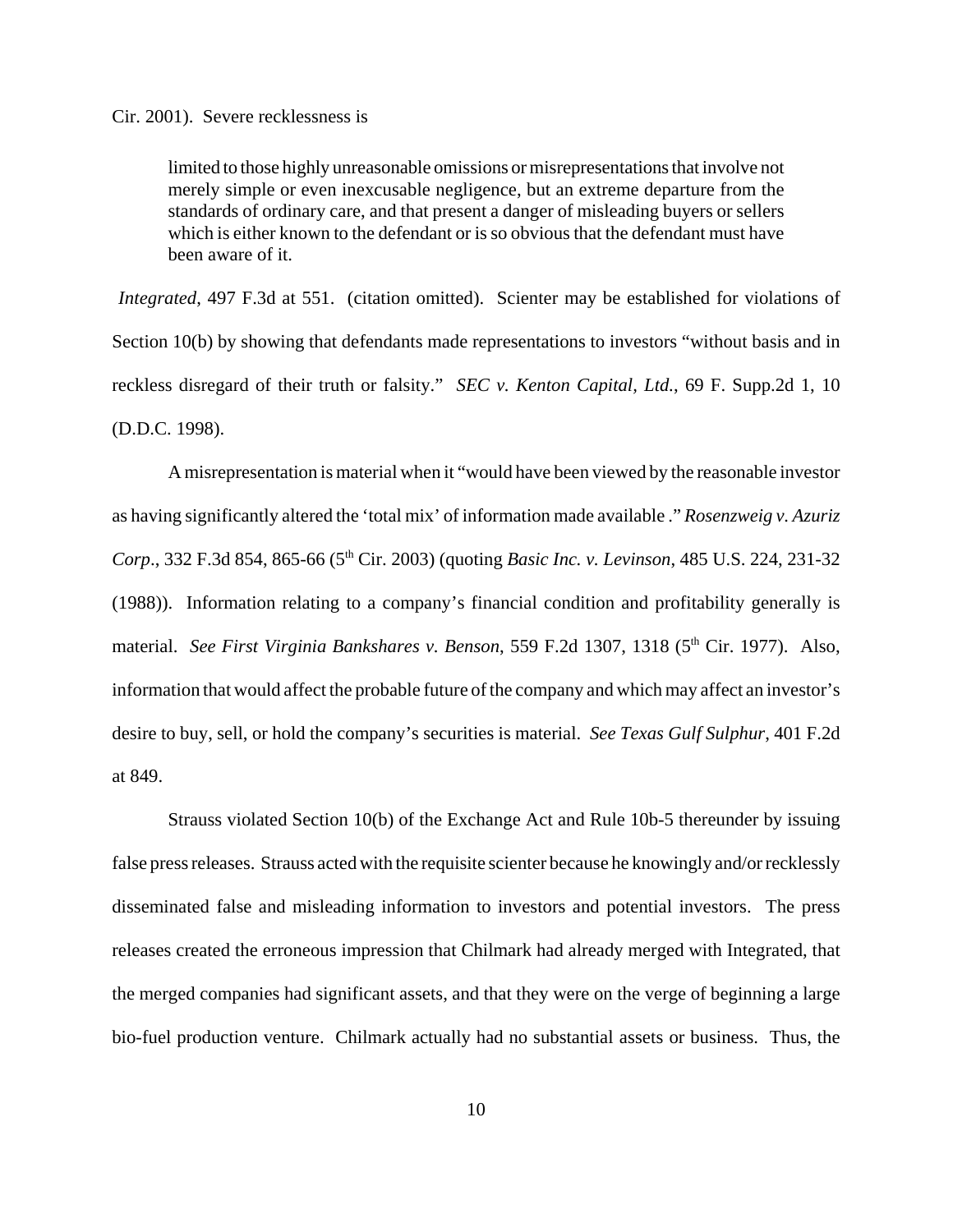misrepresentations would have led a reasonable investor to believe Chilmark shares were worth far more than they actually were. While all the press releases were part of a pattern of fraudulent behavior, the market appears to have deemed the misrepresentations made in three of the releases material as the stock price and trading volume increased significantly after they were issued.<sup>3</sup>

Based on the foregoing, the court is convinced that entry of judgment against Strauss for violations of Section 10(b) and Rule 10b-5 is appropriate.

# **III. Relief**

The SEC seeks the following remedies: a permanent injunction against future violations of the securities laws; an officer and director bar; disgorgement of ill-gotten gains, including prejudgment interest; and a civil monetary penalty. A district court has "broad equitable power to fashion appropriate remedies" upon finding a violation of federal securities laws. *SEC v. First Jersey Sec., Inc.*, 101 F.3d 1450, 1474 (2d Cir. 1996).

### A. Permanent Injunction and Officer/Director Bar

The SEC seeks a permanent injunction enjoining Strauss from violating, directly or indirectly, Section 10(b) of the Exchange Act and Rule 10b-5. "Section 20(b) of the Securities Act of 1933, 15 U.S.C. § 77t(b), and § 21(d) of the Securities Exchange Act of 1934, 15 U.S.C. § 78u(d), authorize the Commission to seek and direct the courts to enter permanent restraining orders upon a 'proper showing' that the defendant 'is engaged or is about to engage' in violations of the securities laws." *See SEC v. Zale Corp.*, 650 F.2d 718, 720 (5<sup>th</sup> Cir. 1981). A defendant's past violation of the securities laws alone is insufficient to support permanent injunctive relief. *Id*.

<sup>&</sup>lt;sup>3</sup>Nevwest Securities "Statement of Account" documents for Chilmark Media indicate that the relevant sales of Chilmark stock took place between November 22, 2006 and December 5, 2006.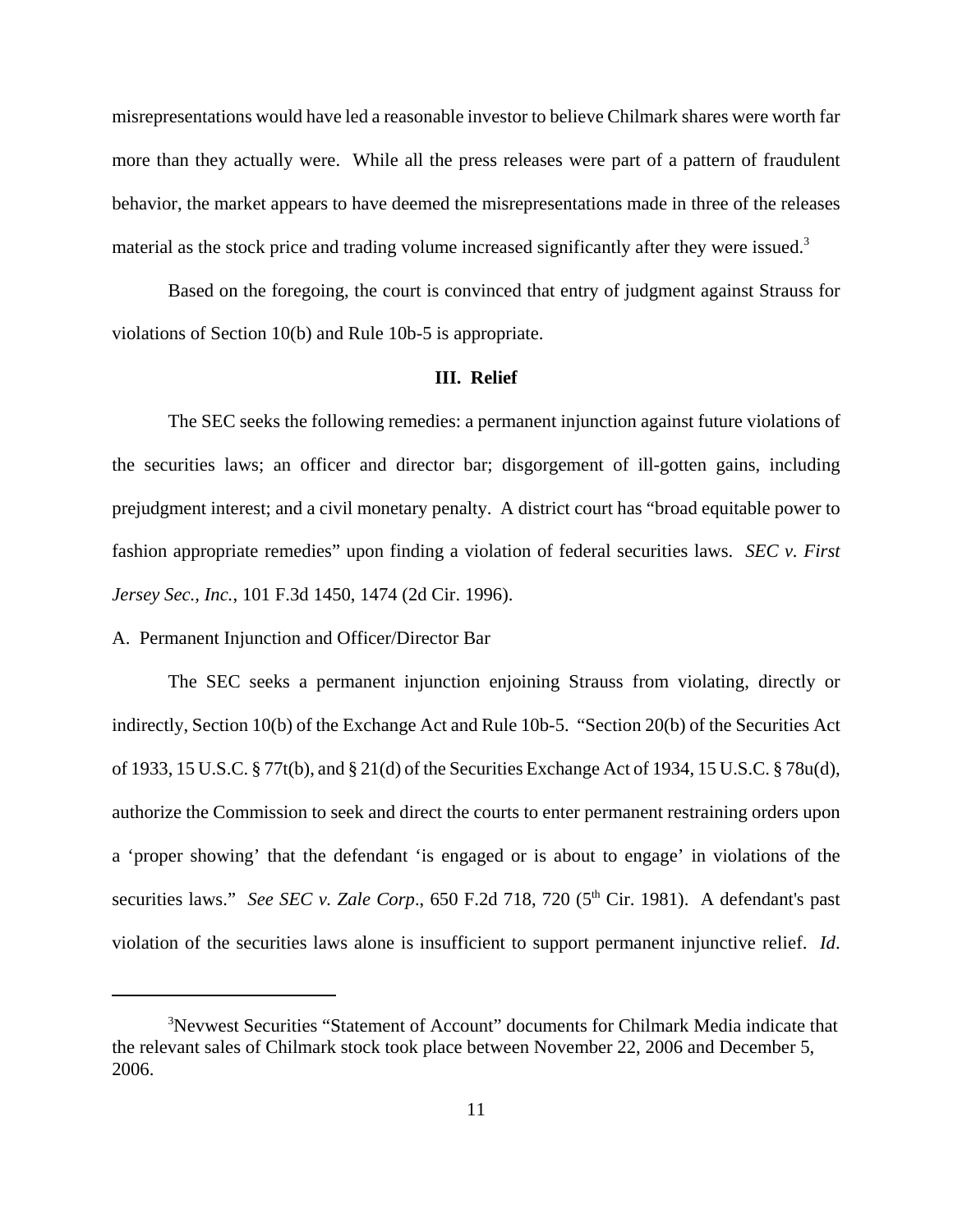Instead, the court must determine whether the defendant's past conduct gives rise to an inference that, in light of present circumstances, there is a "'reasonable likelihood' of future transgressions." *Id.* In imposing a permanent injunction, courts consider a number of factors, including the (1) egregiousness of the defendant's conduct, (2) isolated or recurrent nature of the violation, (3) the degree of scienter, (4) sincerity of defendant's recognition of his transgression, and (5) likelihood of the defendant's job providing opportunities for future violations. *SEC v. Gann* 565 F.3d 932, 940 (5th Cir. 2009) (citing *SEC v. Blatt*, 583 F.2d 1325, 1334 n. 29 (5th Cir. 1978)).

The SEC also seeks an officer and director bar. Section  $21(d)(2)$  of the Exchange Act [15] U.S.C. § 78u(d)(2)] authorizes a court in a Commission enforcement action to bar or suspend a person from serving as an officer or director of a public company "if the person's conduct demonstrates unfitness to serve" in that capacity. 15 U.S.C.  $\S$  77t(e) and 78u(d)(2). Courts generally consider some of the same factors noted above when making such a determination: (1) the egregiousness of the securities law violations, (2) the likelihood that the misconduct will recur, (3) the defendant's role or position when he engaged in the fraud, (4) the degree of scienter, (5) the defendant's economic stake in the violation, and (6) defendant's repeat offender status. *See, SEC* v. Patel, 61 F.3d 137, 141 (2nd Cir. 1995).<sup>4</sup> Moreover, where a lifetime bar is sought, courts should weigh the "loss of livelihood and the stigma attached to the permanent exclusion from the corporate suite" against the likelihood of future misconduct. *Id.* at 142.

The court finds that a permanent injunction against future violations is warranted under the circumstances of this case. Strauss was CEO and Chairman of the Board of Directors of Chilmark

<sup>4</sup> *Patel* was decided before Congress changed the standard for obtaining an O&D bar from "substantial unfitness" to "unfitness." Courts, however, continue to apply the *Patel* factors. *See, e.g., SEC v. Global Telecom Servs., LLC*, 325 F. Supp.2d 94, 121 (D. Conn. 2004).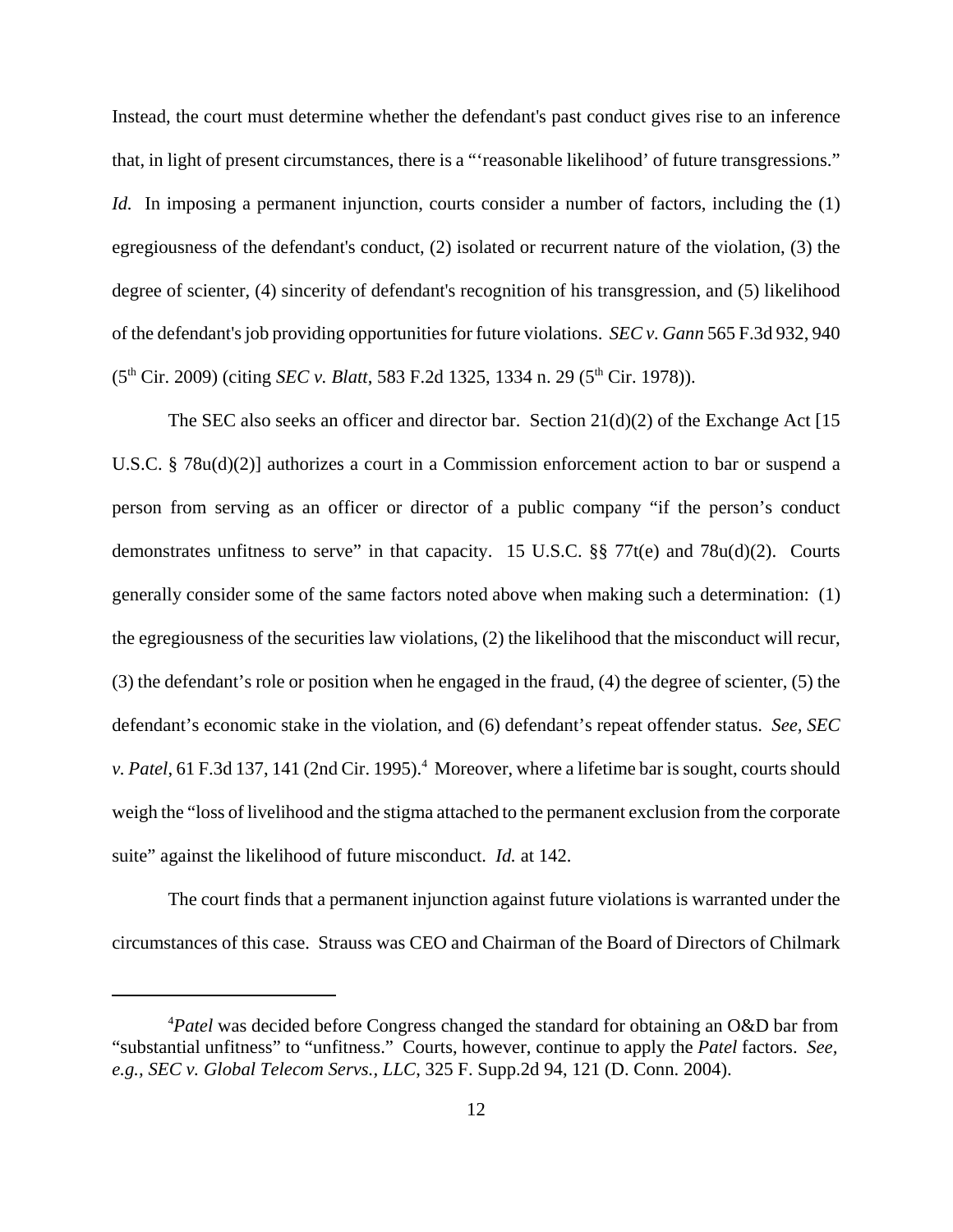and played a central role in the violation. Indeed, during his deposition Strauss admitted that he authored all six of the press releases at issue.<sup>5</sup> Most importantly, however, Strauss repeatedly and knowingly and/or recklessly defrauded investors by disseminating false and misleading information. During his deposition, Strauss admitted that his main concern was letting investors know that Chilmark had a "real" deal going and admitted that the releases "were a little off." And, while it is not apparent whether Strauss' current employment will provide opportunities for future violations, the court finds this factor is not determinative. *Zale* , 650 F.2d at 721 (recognizing that a change in occupation, without more, will not provide a complete defense to an injunction).

For the same reasons noted above, the court finds that Strauss is unfit to serve as an officer or director of a publicly held company. It is clear to the court from reading Mr. Strauss' deposition testimony that as CEO of Chilmark he lacked an understanding of the heightened requirements for publicly traded companies and failed to exercise due diligence and caution in executing his responsibilities. Nevertheless, the court is of the opinion that a permanent prohibition is not warranted and that a five (5) year bar from acting as an officer or director of a public company will serve as a sufficient deterrent. *See Patel*, 61 F.3d at 142 (discussing the importance of specific findings establishing the likelihood of future misconduct when imposing a lifetime ban).

### B. Disgorgement and Prejudgment Interest

A federal district court has broad discretion whether to order disgorgement and to determine the amount of the award. *See SEC v. AMX, Int'l, Inc.*, 7 F.3d 71, 73 (5<sup>th</sup> Cir. 1993). *See also SEC v. Manor Nursing Ctr., Inc.*, 458 F.2d 1082, 1104 (2d Cir. 1972) (asserting deterrent effect of an SEC enforcement action would be greatly undermined if securities law violators were not required

<sup>&</sup>lt;sup>5</sup>The SEC deposed Strauss in connection with its investigation of this case on December 5, 2007.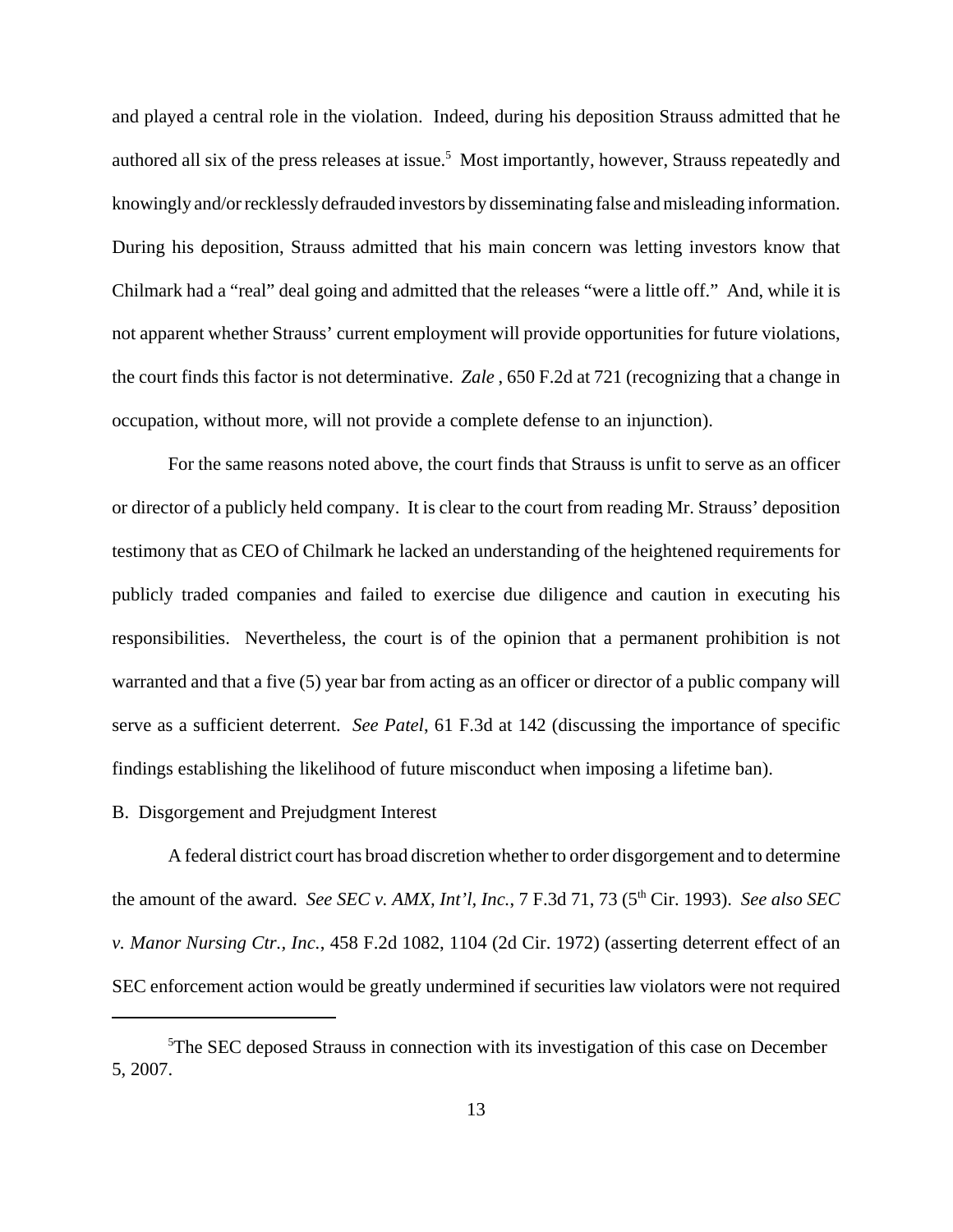to disgorge illicit proceeds). The purpose of disgorgement is to deprive the wrongdoer of his illgotten gains and deter future violations of the law. *AMX*, 7 F.3d at 76 n. 8. "The court's power to order disgorgement extends only to the amount with interest by which the defendant profited from his wrongdoing." *Blatt*, 583 F.2d at 1335. If the Commission shows a causal relationship between the defendant's wrongdoing and the amount by which he was unjustly enriched, that amount of money may be disgorged. *See SEC v. Banner Fund Int'l*, 211 F.3d 602, 617 (D.C. Cir. 2000). Because such calculations are "not capable of exactitude," any "risk of uncertainty [in calculating disgorgement] should fall on the wrongdoer whose illegal conduct created that uncertainty." *Patel*, 61 F.3d at 140 (quoting *SEC v. First City Fin. Corp*., 890 F.2d 1215, 1232 (D.C. Cir. 1989)).

Between November 1, 2006 and December 11, 2006, Strauss manipulated the market for shares of Chilmark by disseminating false and misleading information in a series of six press releases. As a result, the price of Chilmark shares increased from \$0.01 to a high of \$0.22. Strauss has testified that in addition to his role as Chairman and CEO of Chilmark, he also was the Managing Director and only employee of Chilmark Media Ltd., an affiliated entity. Chilmark Media maintained a securities account with Nevwest Securities Corporation. As of October 31, 2006, the only asset in that account was 2,800,000 shares of Chilmark Entertainment Group, valued at a price per share of \$0.01. By November 30, 2006, the price per share had increased to \$0.21. Between November 11, 2006 and December 5, 2006, Chilmark Media sold 317,000 shares of Chilmark Entertainment, resulting in total proceeds of \$56,184.78.

On December 6, 2006, the day after the last sale of Chilmark stock by Chilmark Media, Strauss opened an account in Chilmark Media's name at Bank of America. On December 8, 2006, \$56,169.22 was wired from Chilmark Media's Nevwest Securities account to Bank of America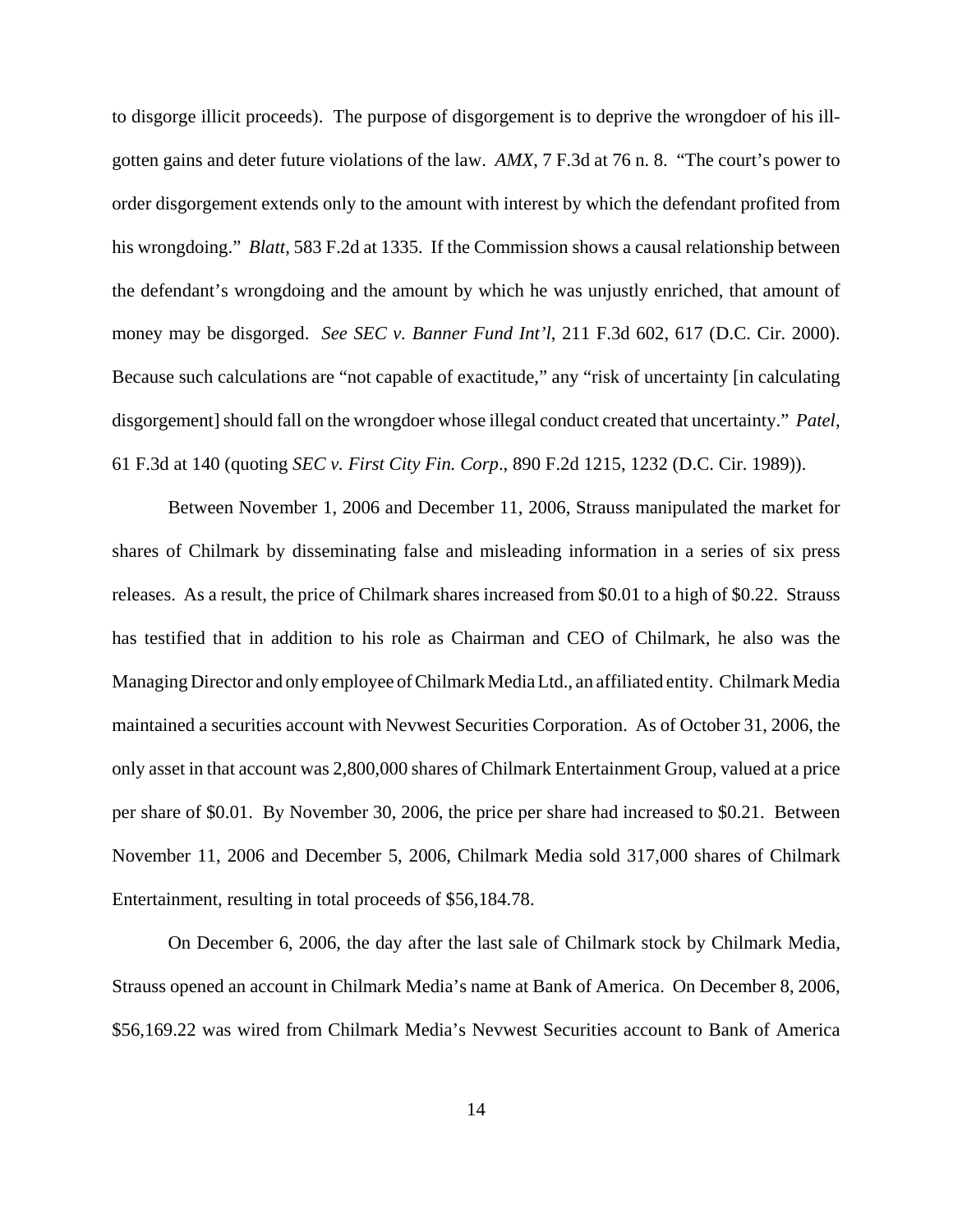Account Number 003786611642. The amount transferred consisted of the proceeds from the sale of 317,000 shares of Chilmark, which totaled \$56,184.78, plus \$9.44 in interest minus the \$25 wire fee charge. The only authorized signatory on Chilmark Media's account with Bank of America is Mr. Strauss. Chilmark Media's securities and bank account documents submitted by the Commission show that the total disgorgement amount against Strauss is \$56,169.22. The court finds this amount is appropriate.

Courts may add prejudgment interest to the disgorgement amount to prevent a defendant benefitting from the use of his ill-gotten gains interest free. *Blatt,* 583 F.2d at 1335. The SEC has calculated prejudgment interest on the disgorgement in accordance with the delinquent tax rate established by the Internal Revenue Service, IRC § 6621(a)(2), and assessed on a quarterly basis. Generally, prejudgment interest is calculated at the IRS delinquent tax rate because it "reflects what it would have cost to borrow the money from the government and therefore reasonably approximates one of the benefits the defendant received from its fraud." *First Jersey*, 101 F.3d at 1476. The court finds prejudgment interest at the IRS delinquent tax rate is appropriate. Accordingly, the court directs the SEC to calculate the prejudgment interest owed on \$56,169.22 for the period of December 8, 2006 through the date of this opinion.

### C. Civil Penalties

The SEC also seeks a civil penalty against Strauss pursuant to Section 20(d) of the Securities Act and Section  $21(d)(3)(A)$  of the Exchange Act [15 U.S.C. § 78u(d)(3)(A)], which provide that the Commission may seek and the court may impose civil penalties.<sup>6</sup> The statutes provide for three

<sup>6</sup> Tiered penalties must be adjusted for inflation. 17 C.F.R. § 201.1003, Adjustment of civil monetary penalties – 2005. 70 FR 7607. The penalty amounts sought by the SEC have been adjusted for inflation.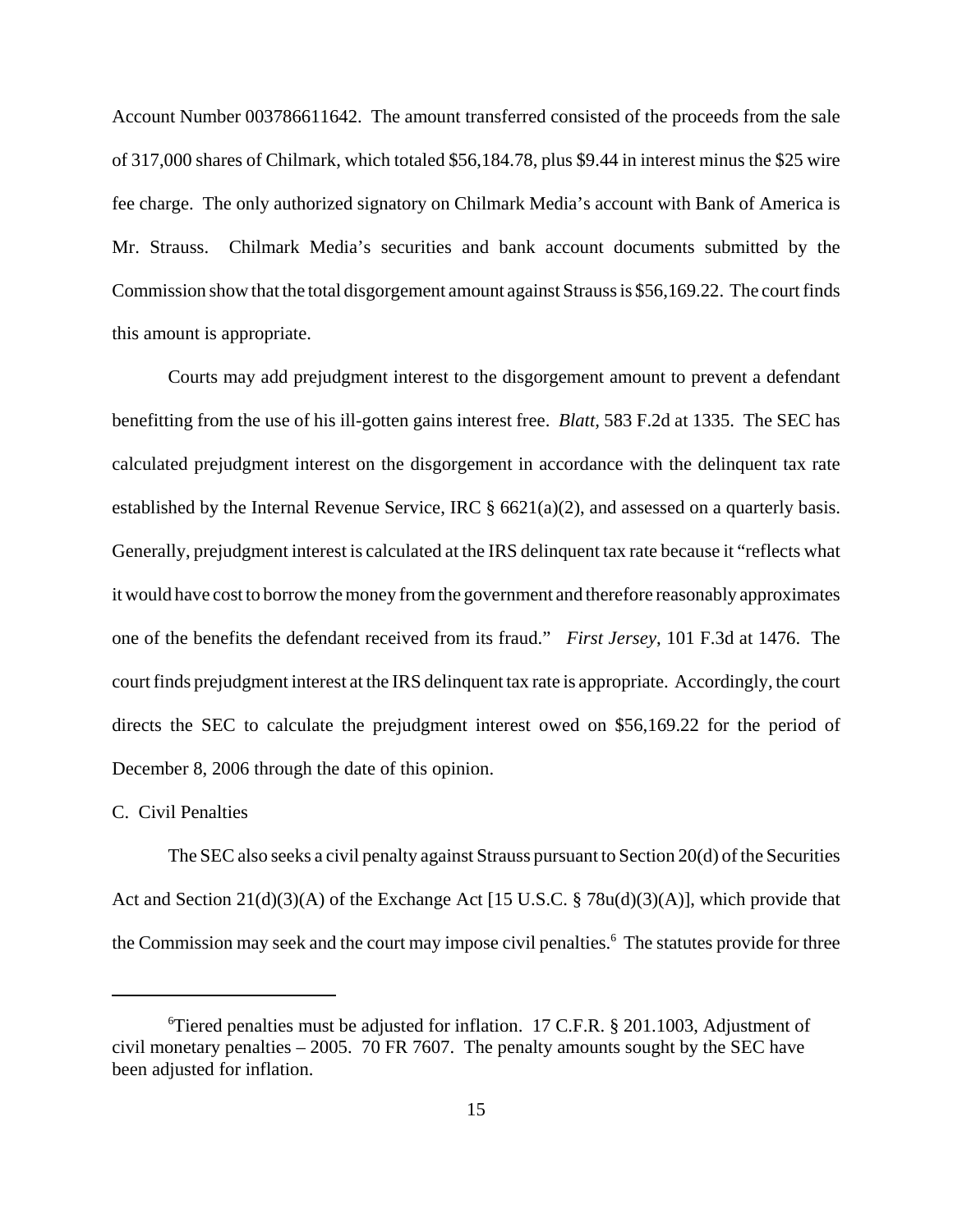tiers of penalties. First tier penalties for any violation (arising from the majority of the conduct that as here, occurred after February 1, 2001) may be imposed up to the larger of \$6,500 for a natural person or \$60,000 for any other person, or the amount of ill-gotten gain. *See* 15 U.S.C. § 78u(d)(3)(B)(i). When the violation involves "fraud, deceit, manipulation, or deliberate or reckless disregard of a regulatory requirement," second tier penalties may be imposed up to \$60,000 for a natural person or \$300,000 for any other person, or the amount of the ill-gotten gain. *See* 15 U.S.C. § 78u(d)(3)(B)(ii). A third tier civil penalty of up to the larger of \$120,000 for a natural person or \$600,000 for any other person, or the amount of ill-gotten gain may be imposed when any provision of the Securities Act or the Exchange Act is violated, if the violation involved fraud or deceit and the violation resulted in substantial losses or created a significant risk of substantial losses to other persons. 15 U.S.C. § 78u(d)(3)(B)(iii). The SEC suggests that Strauss' actions qualify for a second tier penalty, and the court agrees. The SEC has shown that misrepresentations in three of the offending press releases were material. Thus, the court is of the opinion that a second-tier civil monetary penalty of \$5,000 per press release, or \$15,000 is appropriate.<sup>7</sup>

### **THEREFORE, IT IS ORDERED:**

1. That the plaintiff's Motion for Default Judgment (# 14) is hereby **GRANTED**; and

2. That the plaintiff shall submit a proposed final judgment in accordance with the Opinion of the court within ten (10) days of this date.

 $T$ The SEC has not argued nor presented a basis for a more severe penalty.